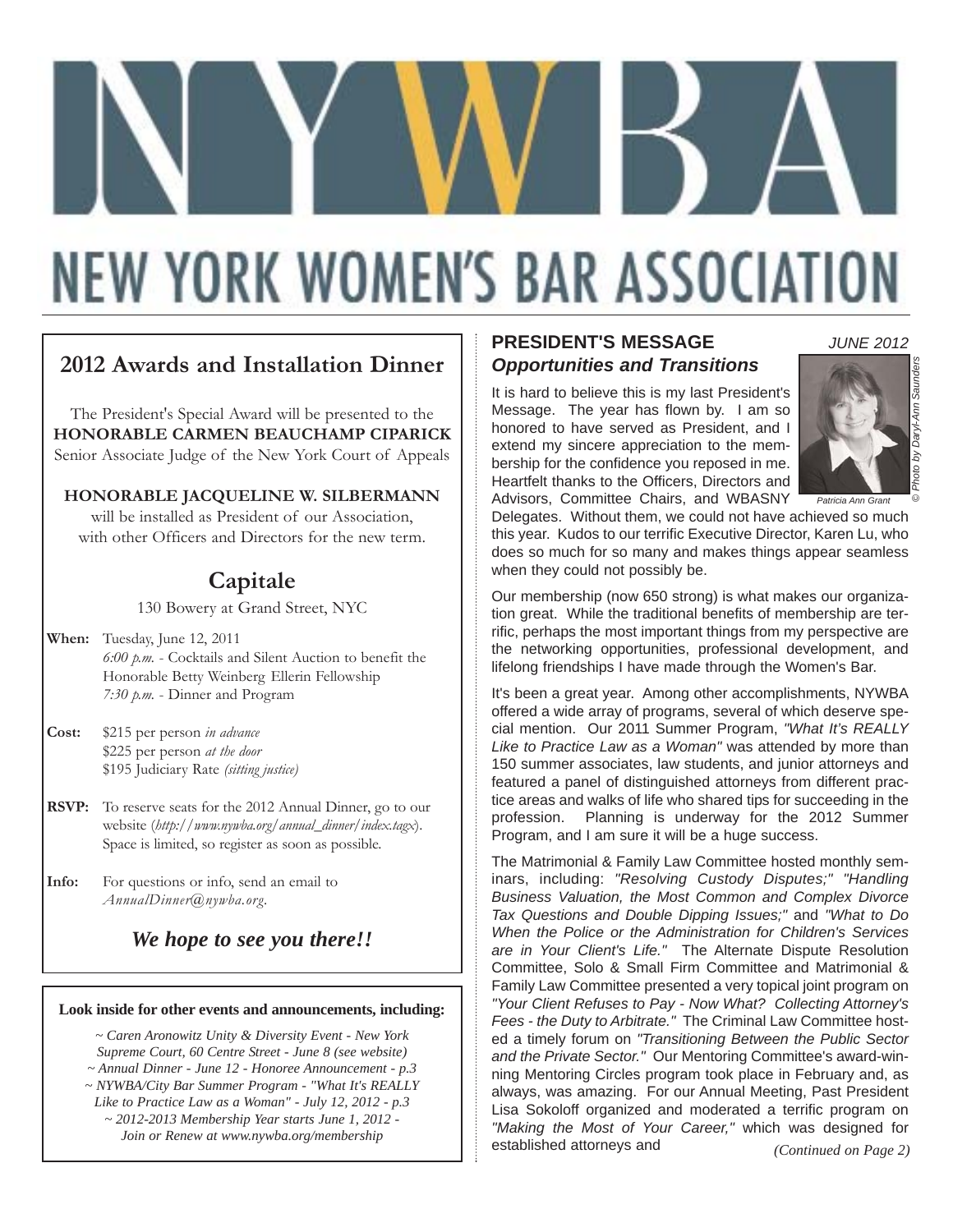### **~ NOTICE TO MEMBERS ~ NYWBA ELECTION RESULTS**

Pursuant to votes at the **Annual Membership Meeting** on April 10, 2012 and the **NYWBA Board Meeting** on May 9, 2012, the following members will be installed as NYWBA Officers, Directors and Delegates at the *NYWBA Annual Awards and Installation Dinner on June 12, 2012* (see Annual Dinner announcement on page 1):

#### **OFFICERS (2012-2013)**

Vice Presidents: Julie Hyman

President: Hon. Jacqueline W. Silbermann Amy Saltzman Yacine Barry Treasurer: Ann E. Gittleman Recording Secretary: Jennifer P. Brown Corresponding Secretary: Deborah G. Rosenthal

### **BOARD OF DIRECTORS Class of 2012-2015**

Leona Beane Jo Ann Douglas Catherine M. Foti Amy B. Goldsmith Patricia Ann Grant Kay Marmorek Monique McClure

#### **Class of 2011-2014 (to fill an unexpired term)** Michael W. Appelbaum

**Class of 2010-2013 (to fill an unexpired term)** Bonnie R. Cohen-Gallet Kathryn E. Salensky

### **Directors Continuing in Office**

Elizabeth A. Bryson Dawn M. Cardi Hon. Laura E. Drager Felice B. Ekelman Myra L. Freed Hon. Phyllis Gangel-Jacob

Hon. Sherry Klein Heitler Hon. Kelly O'Neill Levy Virginia A. LoPreto Susan M. Moss Gretchen Beall Schumann

### **NYWBA MEMBERS OF WBASNY BOARD (2012-2013)**

Jennifer P. Brown Elizabeth A. Bryson Dawn M. Cardi Jo Ann Douglas Hon. Betty Weinberg Ellerin Patricia Ann Grant Julie Hyman Marjorie Martin Amy Saltzman Lisa A. Sokoloff

### **WBASNY ELECTION RESULTS**

The following will be installed as WBASNY Officers at the **WBASNY Annual Convention** on **June 2, 2012**:

President: Maureen E. Maney *(Central New York)* President-Elect: Donna E. Frosco *(Westchester)* Andrea F. Composto *(Brooklyn)* Jacqueline P. Flug *(Bronx)* Irene V. Villaci *(Nassau)* Treasurer: Maureen Crush *(Orange-Sullivan)*  Recording Secretary: Annette G. Hasapidis *(Westchester)*  Corresponding Secretary: Ann Baldwin Littman *(Rockland)*

### *President's Message (Continued from Page 1)*

included panelists with sometimes very different perspectives about issues faced by women attorneys. Our Annual Reception for Newly Elected, Newly Re-Elected and Newly Re-Appointed Judges in New York County was held on February 2nd. We had a record-breaking attendance, and we were fortunate to have so many judges present.

Many thanks to the organizers of these and other programs and to all of the Committee Chairs for their outreach this year. We also formed a new committee this year, the Civil Court Committee, chaired by our distinguished member Hon. Andrea Masley.

To have had the Marriage Equality Act finally enacted in New York during the past year was a huge victory. It was a long and hard-fought fight, but ultimately, they got it right. I am pleased to report that WBASNY (of which we are all also members) was a key to the passage of this legislation.

Through WBASNY, we were also heard on many other legislative matters, as well as on issues of state, national and international importance. WBASNY now has more than 3,800 members across New York State.

Of course, the final gala event of each term is our Annual Awards & Installation Dinner, which will be held on June 12, 2012. At this event, we will present *Hon. Carmen Beauchamp Ciparick*, Senior Associate Justice of the Court of Appeals, with the President's Special Award. She is a richly deserving recipient. In addition to being our long-time member and supporter, Judge Ciparick has dedicated her life to public service. She was the first Hispanic (man or woman) to serve on the New York Court of Appeals, and her personal and professional accomplishments are legion.

Congratulations to the incoming Officers, Directors and Delegates who will be installed during the Annual Dinner. I know that under the leadership of an extraordinary woman - incoming *President Hon. Jacqueline W. Silbermann* - we will do amazing things in 2012-2013.

Despite the solemnity of the occasion, the Annual Dinner is always a fun evening. During the cocktail hour, you can visit with colleagues and friends, eat delicious hors d'oeuvres, drink fine wine, and bid on magnificent auction items to benefit the NYWBA Foundation's Hon. Betty Weinberg Ellerin Fellowships.

Finally, a personal note. Although I had no role in it, I am so proud that my husband and law partner, Michael W. Appelbaum, was elected to the Board. He has served the NYWBA in so many ways over the years - as a Committee Chair, as head of the Silent Auction at our Annual Dinners, and in other capacities. I was amazed and thrilled when the Nominations Committee advised me of his nomination and when he was elected as the first man to serve as a Director. I know he will serve with honor and distinction.

Vat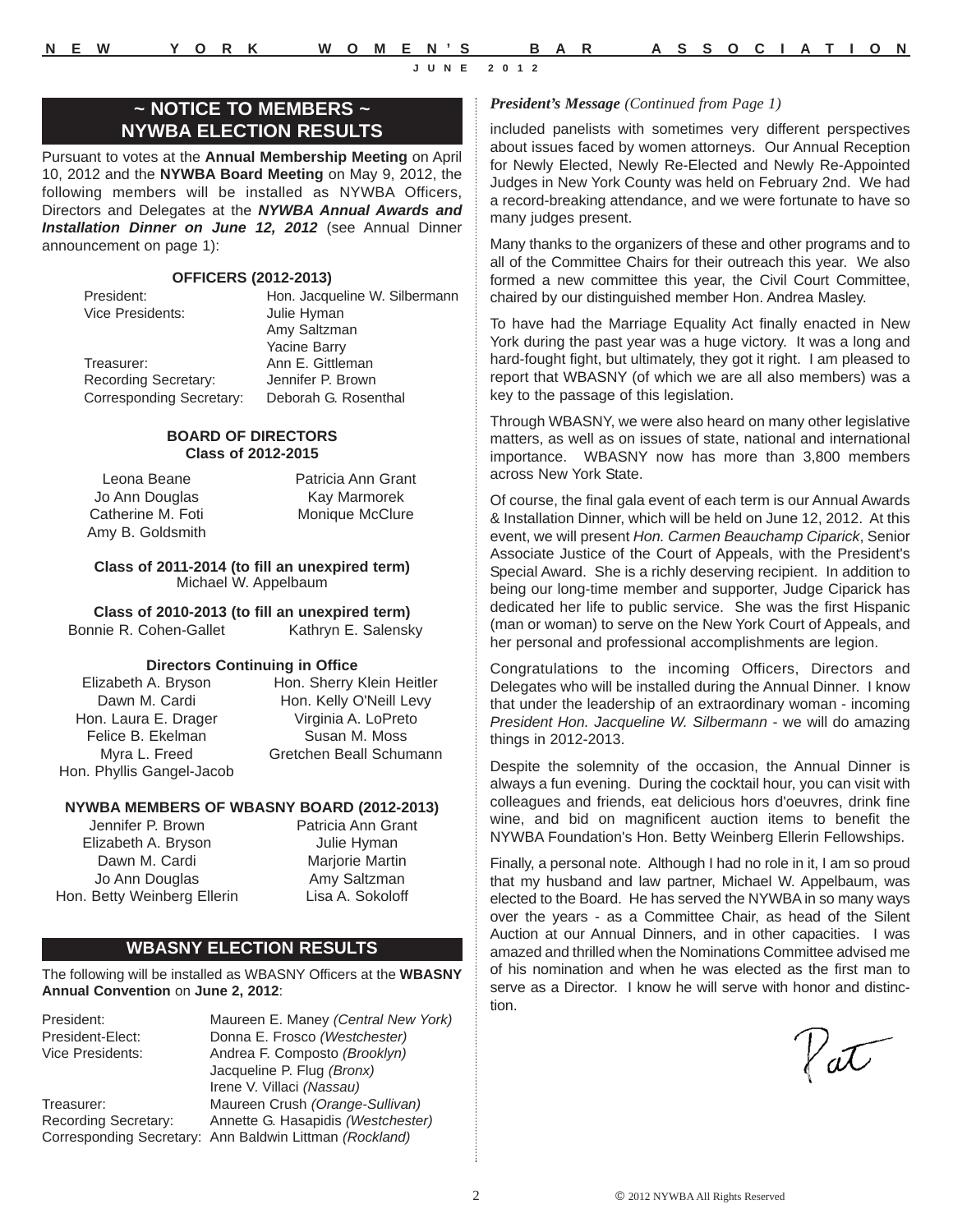Hon. Carmen Beauchamp Ciparick is a graduate of St. John's University School of Law (1967). The first Hispanic (man or woman) appointed to the New York State Court of Appeals, her career has been, and continues to be extraordinarily impressive.

Judge Ciparick began her career as a staff attorney with the Legal Aid Society in New York City. She then served as an Assistant Counsel for the Judicial Conference of the State of New York, as Chief Law Assistant of the Criminal Court of the City of New York, and as Counsel in the Office of the New York City Administrative Judge. In 1978, she was appointed Judge of the Criminal Court of the City of New York, and in 1982 was elected as a Justice of the New York State Supreme Court. In 1993, Judge Ciparick was appointed to the New York Court of Appeals, where she has served with verve and distinction.

A long-time member of the NYWBA, Judge Ciparick's professional and personal accomplishments are legion, as are her contributions to and support of the Association.

We are proud to honor Judge Ciparick and hope you will help salute her by attending the Annual Dinner and/or by purchasing a tribute ad in the NYWBA Annual Dinner Journal (see dinner announcement on page 1).

# **NOTES ON MEMBERS**

NYWBA expressed condolences to Advisory Council member **Marjorie A.Martin**, A.L.J., on the passing of her mother, Johnnie Ruth Martin. The family has requested that any donations be made to the "Ernest V. and Johnnie Ruth Martin Scholarship Endowment" at Prairie View A&M University (*http://www.pvamu.edu*). Condolences may be sent c/o Marjorie Martin's home address - 345 Webster Avenue, Apt. 4U, Brooklyn, NY 11230.

#### A D V E R T I S E M E N T

### **Better Helpers, Inc.**

A New York State License Homecare Agency that provides Home Health Aides, Personal Care Aides (24 hours/7 days per week).

> Register and License Practical Nurses. Private pay and private insurance accepted.

Better Helpers, Inc. provides services in New York, Bronx, Kings, Queens, and Richmond counties.

> We are located at 401 Broadway, Suite 2001, N.Y.C. 10013 Please contact Sharon @ 212-431-8016 or email betterhelpers@verizon.net.

# **WELCOME NEW MEMBERS**

Sabrina M. Andrews Katrine Beck Alexandra L. Espinosa Laura Grossman Maria Matos Nandini P. Nair Dana M. Northcraft Jessica C. Peck Amrita M. Prabhu

Kara L. Rademacher Inna Reznik Naomi Schanfield Kenza Seghrouchni Amy F. Shulman Jasmine H. Silver Jessica Springsteen Noreen Weiss Adler

# *Save the Date!*

New York Women's Bar Association and New York City Bar Association

*present the 17th Annual Program on*

# **What It's** *Really* **Like to Practice Law as a Woman July 12, 2012**

Law students, summer associates, interns, new attorneys, and recruiting coordinators are invited to hear an outstanding panel of attorneys share their experiences in large and small firms, nonprofit organizations, government, and in-house law departments and discuss issues that significantly affect women in the profession.

Sponsorships: Law firms, companies, and other employers are asked to consider making a \$500 donation to help defray event costs. *Sponsors will be acknowledged at the event, on the NYWBA website, and in the NYWBA newsletter.*

For questions or to make a donation to support the program, contact *SummerProgram@nywba.org*.





Last year's speakers and organizers of the Summer Program included: NYWBA Committee Co-Chair & Board Member *Cassandra Porter*, City Bar Executive Director *Barbara Berger Opotowsky*, NYWBA President *Patricia Ann Grant*, Speaker *Shalini R. Deo*, Speaker *Brande Stellings*, Speaker *Camille Chin-Kee-Fatt*, Speaker *Jane Booth*, NYWBA Committee Co-Chair & Board Member *Stephanie Adduci*, and Speaker *Lynn K. Neuner*. (l-r)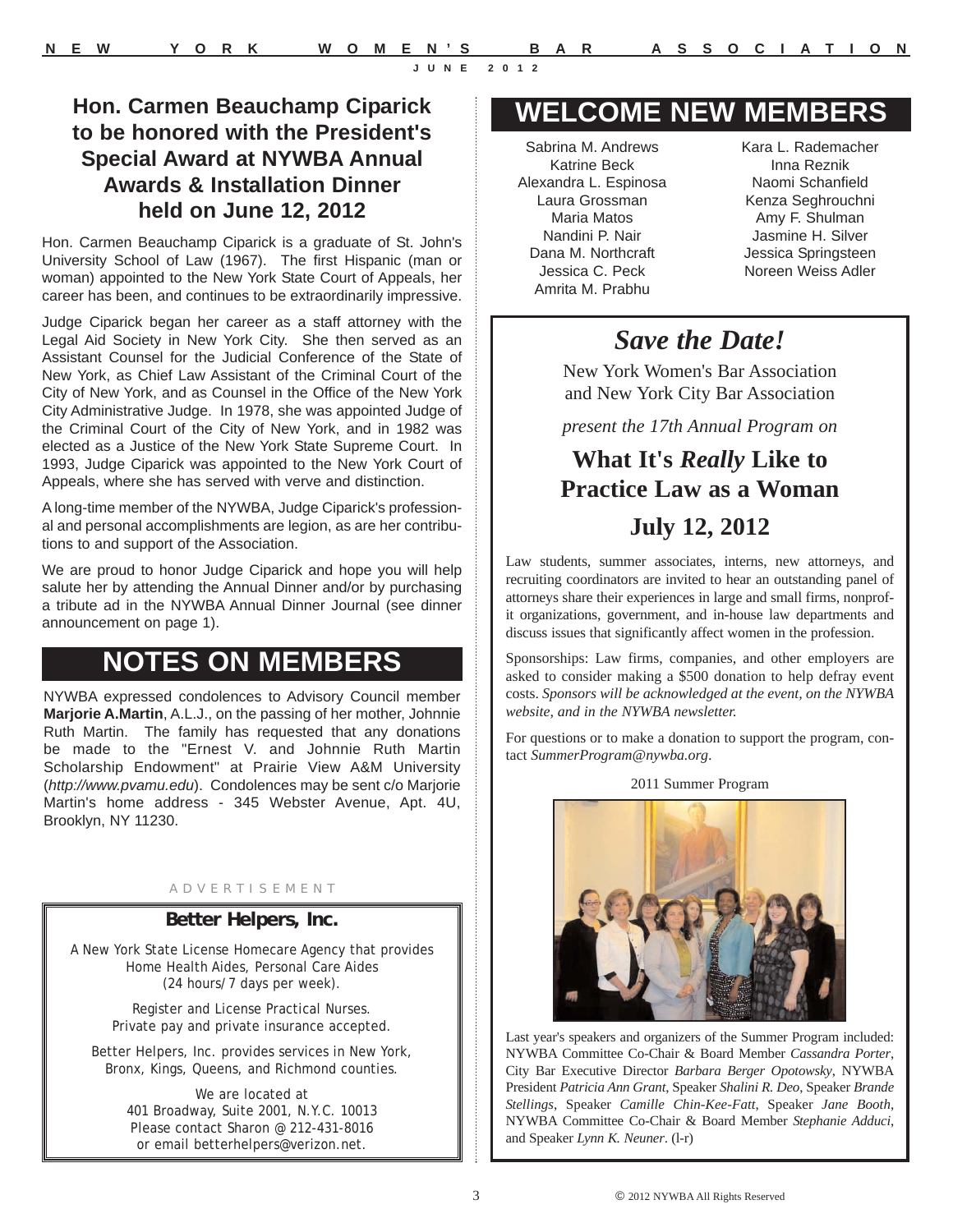# **NYWBA CAREER FORUM A GREAT SUCCESS**

On April 10, 2012, NYWBA presented a forum on *Making the Most of Your Career*. Past President *Lisa A. Sokoloff* (2007-08) organized the program and moderated a panel of four accomplished female attorneys who identified the paths and potential impediments to success and addressed how to overcome them. The forum was inspired by our annual summer program on *"What It's Really like to Practice Law as a Woman."* Unlike the summer program, this forum addressed the concerns of attorneys at all levels, not just those entering the profession.

The panel consisted of *Laurie Blumenthal Kleiman*, a partner in the New York office of Sidley Austin LLP, where she focuses on the representation of investment funds and advisers and sits on Sidley's Committee on the Retention and Promotion of Women and Committee on Recruitment of New Associates; *Beth S. Rose*, a partner at Sills Cummis & Gross, PC, where she represents pharmaceutical and medical device companies in complex product liability and mass tort litigation; *Julie Kane*, an environmental lawyer who chose a career in-house at Novartis Pharmaceuticals and worked her way up from the legal department to the position of Vice President of Ethics and Compliance for Novartis Corporation; and *Martha E. Gifford*, a Past President of NYWBA and WBASNY President, who was previously Senior Counsel at a major law firm and currently has her own solo practice focusing on antitrust law and litigation.

Ms. Kleiman provided a "Do" and "Don't" list for associates who wish to be considered for partnership. While many of her suggestions were consistent with conventional wisdom, such as "dressing for the position you want, not necessarily the one you have," she also presented a revolutionary idea that challenged long-held perceptions about success, stating that "good girls" who grind out hours and good product are not necessary the individuals who are considered for partnership. While you have to do a good job in your legal duties, for most it is networking and rainmaking, and not billing and legal due diligence, that paves the way to partnership. She recommended that whenever a client or senior attorney suggests to associates that they attend events, they should do so, even if it means making up billable hours later. Ms. Kleiman suggested that looking for areas to develop an expertise is another way to secure one's future. Her path to partnership involved carving out a niche that no one else had considered in her firm

Ms. Rose focused on the art of rainmaking. She concurred that going to events, even those that appear to have no relationship to the firm or its business, can often translate into significant business. She discussed scheduling contacts with potential prospects just as you would schedule other business obligations, like attending meetings with clients or tracking your expenses. Touching base with contacts, if only by a telephone call or card, is often the way to form a bond and begin a strong and mutually beneficial relationship.

Ms. Kane counseled everyone who works in-house to learn as much as possible about the business, both in advance of applying for the position and once you are working for the company, because knowing more about the business makes you a better prospect and opens doors. She also emphasized the importance of taking risks. Following her own advice - when offered the opportunity she took a chance and left the legal department to move to the business side of the company, which lead to a more significant responsibilities and an expanded career path.

Turning to the often-challenging topic of work-life balance, Ms. Kane, Ms. Rose and Ms. Kleiman agreed that female attorneys should not to let work dictate whether or when to start a family. They emphasized that there is no wrong time. However, Ms. Kleiman noted that if you're going to have a baby and you want to come back, make sure your firm knows you want to come back, and if at all possible be sure to come back when you said you would.

Ms. Gifford then spoke about her journey and noted that, for many, going solo is a pipe dream. She explained that even in her area of law, which is generally feasible only as part of a larger practice, she found ways to make a solo practice both attainable and sustainable. She stressed the critical importance of preparation before deciding to go out on your own, including having the financial resources to do so, setting everything up before you go (including technology and financing), and not burning bridges at your former firm or employer. The advantages to having your own practice include getting to choose the clients you want to work with and deciding on the types of work one wishes to do. In her case, she was able to stop litigating cases directly for the most part and instead to focus primarily on providing strategic advice and counsel.

The Association thanks Lisa Sokoloff for her terrific work on this program, which was so successful that the panelists were deluged with questions long after the program concluded. In light of the interest, NYWBA hopes to present this program again next year. We hope to see you then.



*Career Forum Speakers: Beth S. Rose, Julie Kane, Martha E. Gifford, Laurie Blumenthal Kleiman and Lisa A. Sokoloff (Moderator) (l-r).*

### **Get Involved with NYWBA Committees**

NYWBA Committees are making plans now for 2012-2013. To see a list of Committees, go to *www.nywba.org/committee.shtml*. If you would like to be considered to chair a Committee, send a note with your qualifications and contact info to *President@nywba.org*. To join a committee, go to *www.nywba.org/committeechoice* or indicate your committee choice when you join or renew your membership (*www.nywba.org/membership*).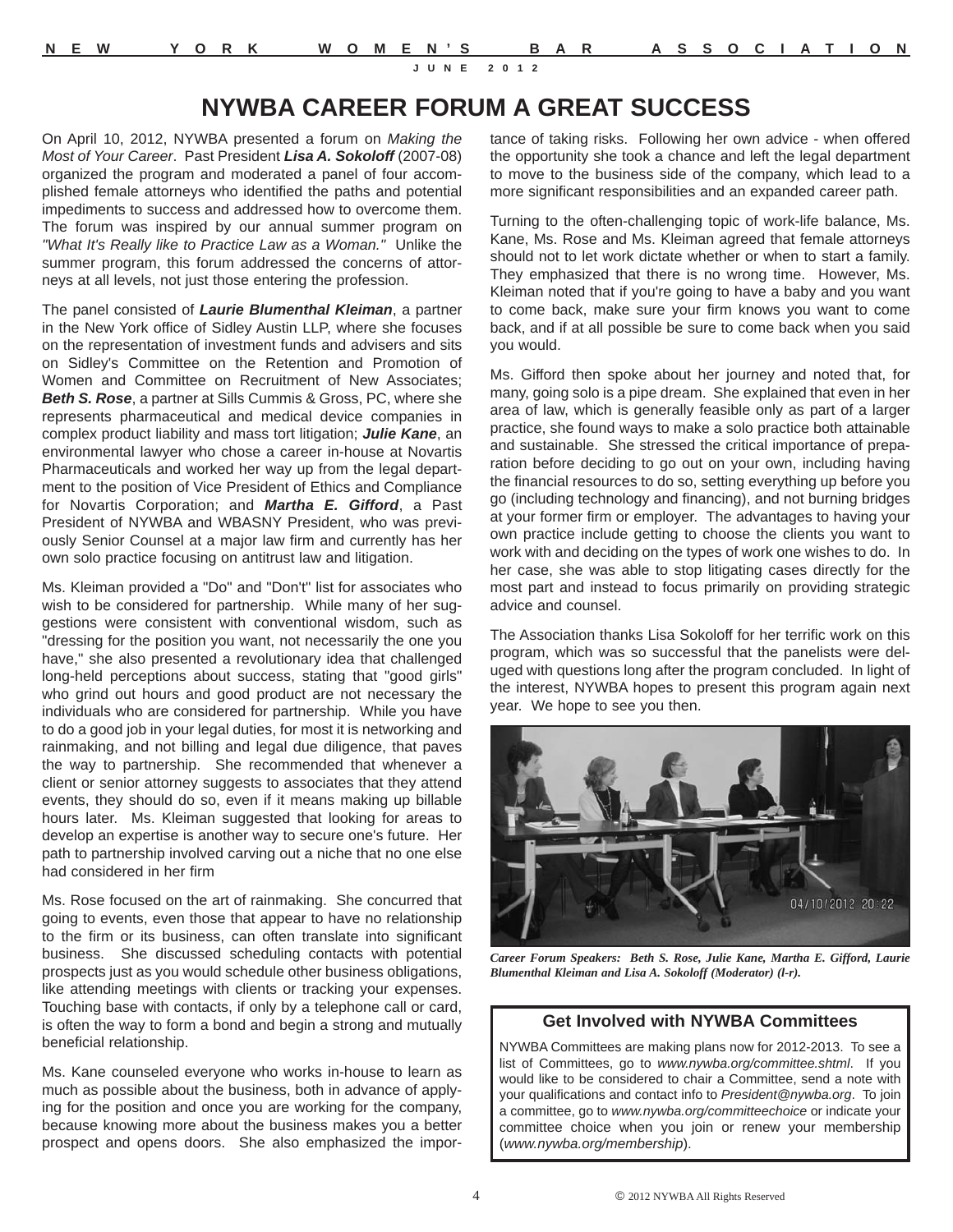### **NYWBA Foundation Fellowship Report** *By Rachel Chen*

I highly value my fall 2011 fellowship with inMotion, Inc., funded by the New York Women's Bar Association Foundation. Through this 10-week experience, I am amazed at the insights I gained into the practice of law, much of which I could not have learned in law school. When I applied for the fellowship, I was looking for an opportunity that would enable me both to learn substantive law and to have direct client interaction. To my delight, the experience with inMotion enabled me to achieve both.

As part of my work at inMotion, I did intake for people who called the inMotion Hotline and asked for help with their legal issues. Most of the time we, the volunteer intakers, evaluated the potential clients over the phone to see whether inMotion could provide assistance. If, for various reasons, they didn't qualify for our services, we could still help them by giving out appropriate referrals. This was especially rewarding, because it allowed me to utilize all the available resources I had to help out people in real need, even though sometimes it was a little bit overwhelming listening to their sad stories. One time, I received a call from a first year law school student. It was the day before her final exams, and the father of her child was trying to take the baby from her. When I gave her the referrals, she said "Thanks a lot. I now feel much more confident walking into the exam room."

Another important part of my work dealt with individual cases. I worked in depth on a number of cases, including various matrimonial and family law matters. Under the supervision of inMotion staff attorneys, I interviewed clients, drafted documents, and managed case flow. I was able to learn how to communicate effectively with clients, how to build up client trust, and what it means to be a practicing lawyer. I felt very involved, because I was given the opportunity to take possession of the cases assigned to me. Sometimes the work involved substantive drafting, and sometimes it requires constant communication between the lawyer and the client. I feel so grateful that my lawyering skills were honed during my fellowship.

The most touching aspect of this work, however, was the personal connection I developed with the clients. Among the numerous client matters I was assigned, there was one custody case in particular that had a great impact on me. The legal issue at its heart was somewhat complicated, concerning the sufficiency of notice given with regard to out-of-state matrimonial proceedings. As I was handed the case file and got on the phone with the client, I soon realized that she was in a tougher situation than I had imagined. She had to take care of one disabled son, and her other child was hospitalized. She had no income, because her care-giver responsibilities made it impossible to find a job, and her estranged husband, paying no support for either child, was fighting against her for custody in a remote state. Yet she was always so energetic and positive. Inspired by her great attitude, I did my best to help her - drafting legal documents, providing social worker information, researching the public benefits for which she might be eligible, etc. She often called my office number; we were talking like friends. When I finally saw her settled down with her children, it was very rewarding. Lawyers are professionals, but I believe it is the humanity of this profession that inspires us always to work hard and wholeheartedly.

## **NYWBA Foundation Fellow Reports on her Experience at inMotion** *By Jacquelyn Bradford*

I was fortunate to be selected as the NYWBA Foundation inMotion Fellow for Spring 2012. I spent this spring working in the Manhattan office of inMotion. inMotion serves low-income women throughout New York City by providing free legal services in matrimonial, family, and immigration law. Many of inMotion's clients have experienced domestic violence in the past or are currently in need of protection from the threat of violence. These clients do not have the means to afford an attorney and often find navigating the legal system to be not only a challenge but a barrier to enforcing their rights. inMotion helps to fulfill these needs for legal counsel and representation by connecting women in need with volunteer lawyers and providing inhouse legal services.

My work at inMotion focused primarily on matrimonial and family law. I answered inMotion's intake hotline, where I interviewed potential clients and provided referrals to callers who were in need of services that inMotion did not provide. Answering the hotline allowed me to develop interviewing and issue-spotting skills. I also worked on uncontested divorce cases. I had the opportunity to work with a client from the beginning of her case interviewing her, explaining the divorce process, and drafting court documents and motions for her case. It was very rewarding to hear her story, including all of the challenges that she has overcome, and to know that I was helping her achieve closure by enabling her to legally sever the remaining ties she had to her abuser. Lastly, I had the chance to work on legal research questions, improving my research skills and deepening my substantive knowledge of matrimonial and family law.

inMotion has a friendly and supportive office environment. Everyone is committed to making a positive impact in their clients lives and to collaborating with one another to achieve this goal. I appreciated getting to know my supervising attorneys and the time they spent providing training, answering my questions, and providing feedback on my work. My fellowship with inMotion reinforced my commitment to a career in public service and desire to work with vulnerable populations. I would recommend volunteering with inMotion to both students and attorneys interested in family, matrimonial, or immigration law. I also thank the NYWBA Foundation for this valuable and fulfilling opportunity.

As a result of the cases in which I was involved and the wide range of intakes I did, I was exposed to an array of practice areas that allowed me to learn the substantive law in relation to these matters. From time to time, I conducted legal research on procedural issues, evidence rules, and recent developments in family law to assist my supervising attorney. In many cases, I used my knowledge of the law to assist with case planning and the drafting of correspondence with the court and the other side. I feel I know so much more about family and matrimonial law now.

I truly appreciate my experience at inMotion and am very grateful to the New York Women's Bar Association Foundation for sponsoring me and other students for this experience.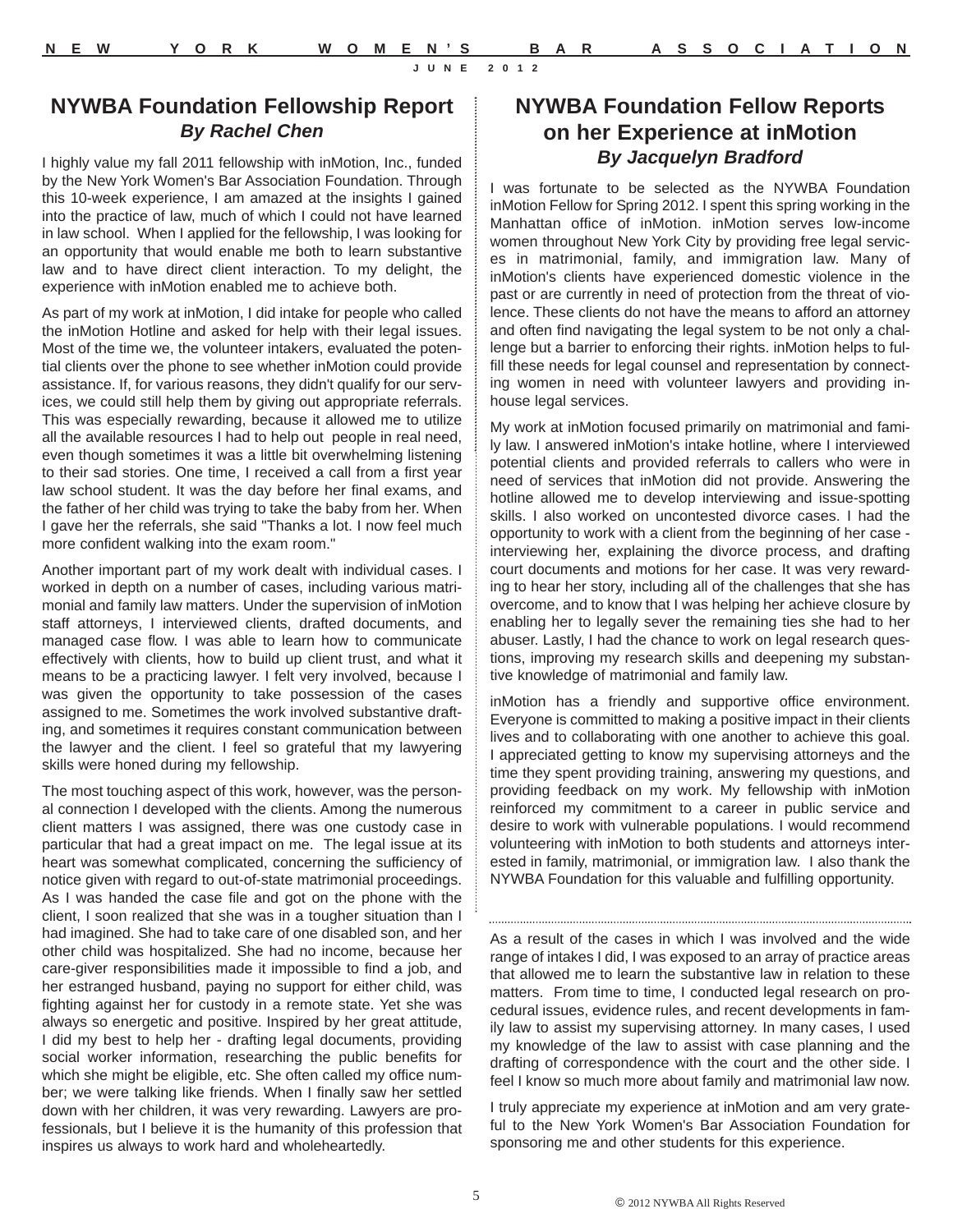## **Preparing for One of Retirement's Major Expenses - Taxes** *By Michael Salmon*

As you plan for retirement, you're likely considering the major expenses you may encounter, such as housing and health care. But are you overlooking something that may have a significant impact on your ability to achieve a financially secure retirement?

If the bulk of your retirement savings are in tax-deferred accounts (workplace plans and traditional IRAs), most or all of your distributions will be subject to ordinary income tax rates. This may leave you with less cash flow than you expect, which could impact your ability to meet your day-to-day expenses.

#### **A starting point - spread your savings out**

So how can you reduce the impact of taxes on your retirement portfolio? Just as portfolio diversification is recognized as a good approach to investing, tax diversification can play an important role in helping you potentially enhance your retirement savings when the time comes to withdraw money from your accounts. You may have the ability to stretch your retirement dollars further if you can manage retirement distributions in a tax efficient way. Consider diversifying your savings into three different tax "buckets":

- **Tax-deferred accounts** workplace savings programs (including 401(k) and 403(b) plans), traditional IRAs and annuities.
- **Tax-free accounts** Roth IRAs, cash value life insurance, municipal bonds, if appropriate.
- **Taxable accounts** savings and investments outside of tax-advantaged vehicles.

The biggest challenge is often directing enough money into taxfree accounts such as Roth IRAs. Because there can be tax consequences in that event, Roth conversion is not always a viable option for investors to consider - so keep in mind that if you choose this process, the earlier you begin the better. Also be aware that you are not able to deduct any contributions to a Roth, as they are after tax dollars.

#### **In retirement - manage your distributions**

Efficiently managing distributions from your tax-deferred accounts is important because most distributions from 401(k) plans and traditional IRAs are subject to ordinary income tax rates, and will increase your taxable income. Investors with a tax-diversified portfolio, comprised of assets in taxable, taxdeferred and tax-free accounts, are often best positioned to manage cash flow during retirement.

For example, let's assume you expect to use your 401(k) plan to meet your annual income requirements. You will need to pull out more than what you need as annual income from your plan - or tap your bank account - to cover the taxes you'll owe on this income. (The actual amount depends on your income tax rate.) If you didn't account for this in advance, your savings may be depleted more quickly than you planned. And depending upon where you are in the tax brackets, the actual amount you withdraw may push some of your income into a higher tax bracket, making it more important to manage your distributions.

If you have the ability to pull part of your necessary cash flow from a tax-free account, such as a Roth IRA, you may be able to reduce the amount of taxes you pay throughout your retirement, stretch out your qualified plan distributions and still meet your income needs. (Remember of course, that you did pay tax on the money that's saved in your Roth account. You simply paid it before you invested it for retirement or at the time you converted it from a traditional retirement savings plan.)

Also keep in mind that there's a common assumption that your income tax rate in retirement will be lower than it was during your working years. While that is true for some retirees, it is not true for all. Your individual retirement savings and distribution strategy needs to be based on how you intend to spend your retirement years, with the potential impact of taxes only being one piece of the puzzle.

Consider working with a financial advisor who can help you to plan for retirement and other long-term financial goals while keeping tax expenses in mind. Though your financial planner will not be able to give you direct tax advice, he or she will work with you and your tax advisor. By being proactive in the years when you are still accumulating wealth for retirement, you can achieve greater tax-diversification in your overall portfolio by the time retirement begins, giving you more flexibility with the money you've saved.



Michael Salmon is a Senior Financial Advisor with Ameriprise Financial in Midtown Manhattan. Michael specializes in Financial Planning, Investment Portfolio Management, Retirement Planning Strategies, Estate Planning Strategies, and Saving for Education. Michael is an active public speaker and financial columnist. You can reach Michael at (646) 964-9470 or *michael.b.salmon@ampf.com*.

Michael is licensed and registered to conduct business in NY. Based on licenses and registrations he holds, he may also conduct business in MI, MA, OR, FL, PA, NM, NC, CA, RI, CT, KY, NJ, and LA.

*Source for statistics:* Women's statistics from the U.S. Department of Commerce Economics and Statistics Administration for the White House Council on Women and Girls, March 2011.

Brokerage, investment and financial advisory services are made available through Ameriprise Financial Services, Inc. Member FINRA and SIPC. Some products and services may not be available in all jurisdictions or to all clients. Ameriprise Financial does not provide tax or legal advice. Consult your tax advisor or attorney.

© 2012 Ameriprise Financial, Inc. All rights reserved.

. . . . . . . . . . . . . . . . . . .

**~ REMINDER ~** The new membership year starts **June 1, 2012**. Don't forget to RENEW your membership for 2012-2013!

*It's easy …* Go to *www.nywba.org* and click on "Membership" to access our secure online membership form or contact our Executive Director (ED@nywba.org or 212-490-8202) to have a renewal form sent to you.

ı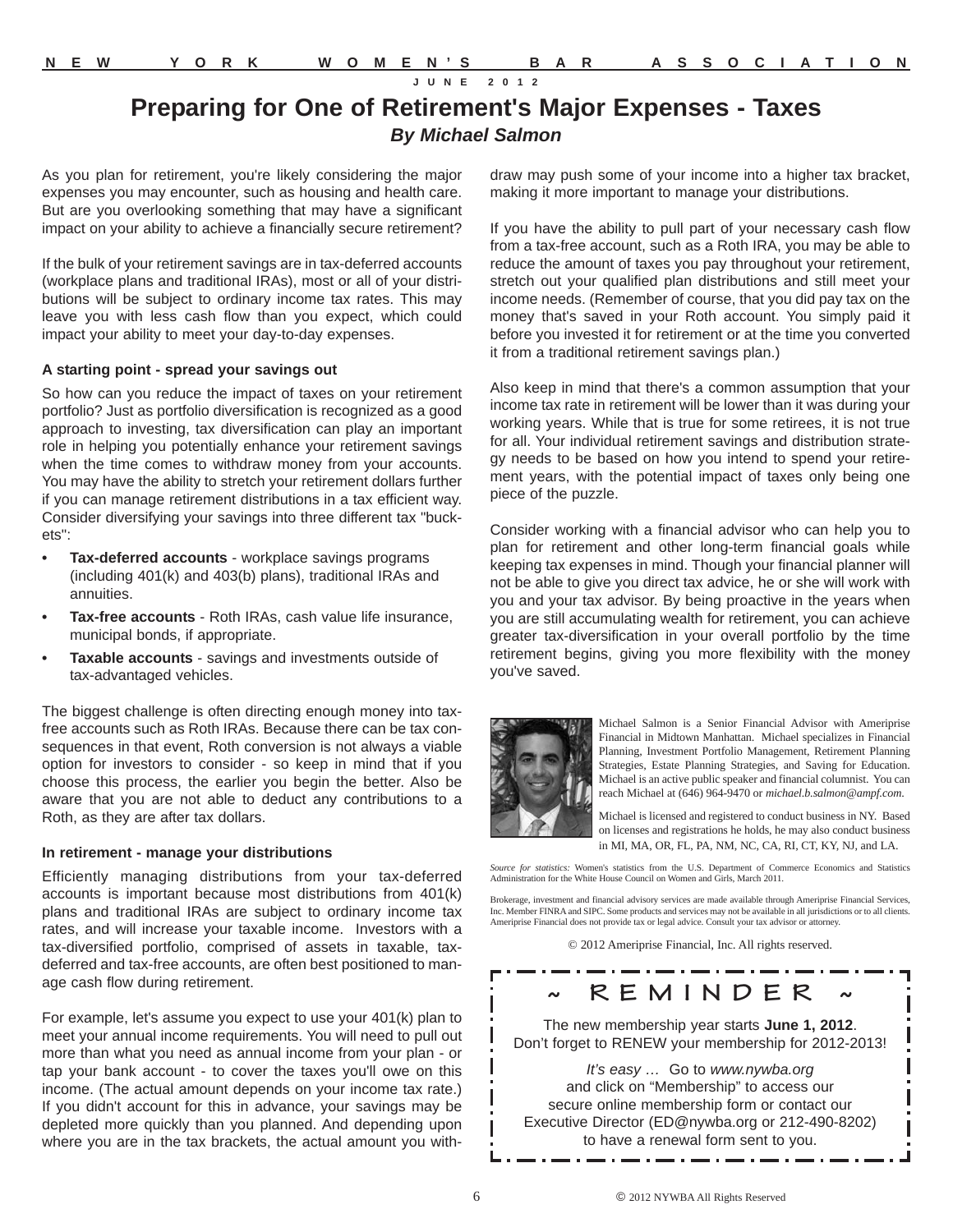A D V E R T I S E M E N T



# 30 minutes can impact your next 30 years.

Did you know many people today can expect their retirement to last 30 years or more? A good financial plan can help you feel more confident that you won't outlive your savings in retirement.

I'll work with you to develop a plan and recommend solutions to help you put a confident retirement within reach.

Start preparing today. Call me for a complimentary 30-minute consultation.

Our Advisors, Your Dreams, MORE WITHIN REACH<sup>®</sup>

| Call me today at (646) 964.9470<br>Michael Salmon<br>New York Women's Bar<br><b>Association Financial Advisor</b> | 122 E. 42nd St.<br><b>ISK</b><br>Ste. 2215<br>New York, NY 10168<br>646-964-9470<br>L.<br>michael.b.salmon@ampf.com<br>◎<br>www.ameripriseadvisors.com/michael.b.salmon<br>$\frac{1}{2}$ |  |
|-------------------------------------------------------------------------------------------------------------------|------------------------------------------------------------------------------------------------------------------------------------------------------------------------------------------|--|
|                                                                                                                   |                                                                                                                                                                                          |  |

Brokerage, investment and financial advisory services are made available through Ameriprise Financial Services, Inc. Member FINRA and SIPC. Some products and services may not be available in all jurisdictions or to all clients. The initial consultation provides an overview of financial planning concepts. You will not receive written analysis and/or recommendations. © 2012 Ameriprise Financial, Inc. All rights reserved.